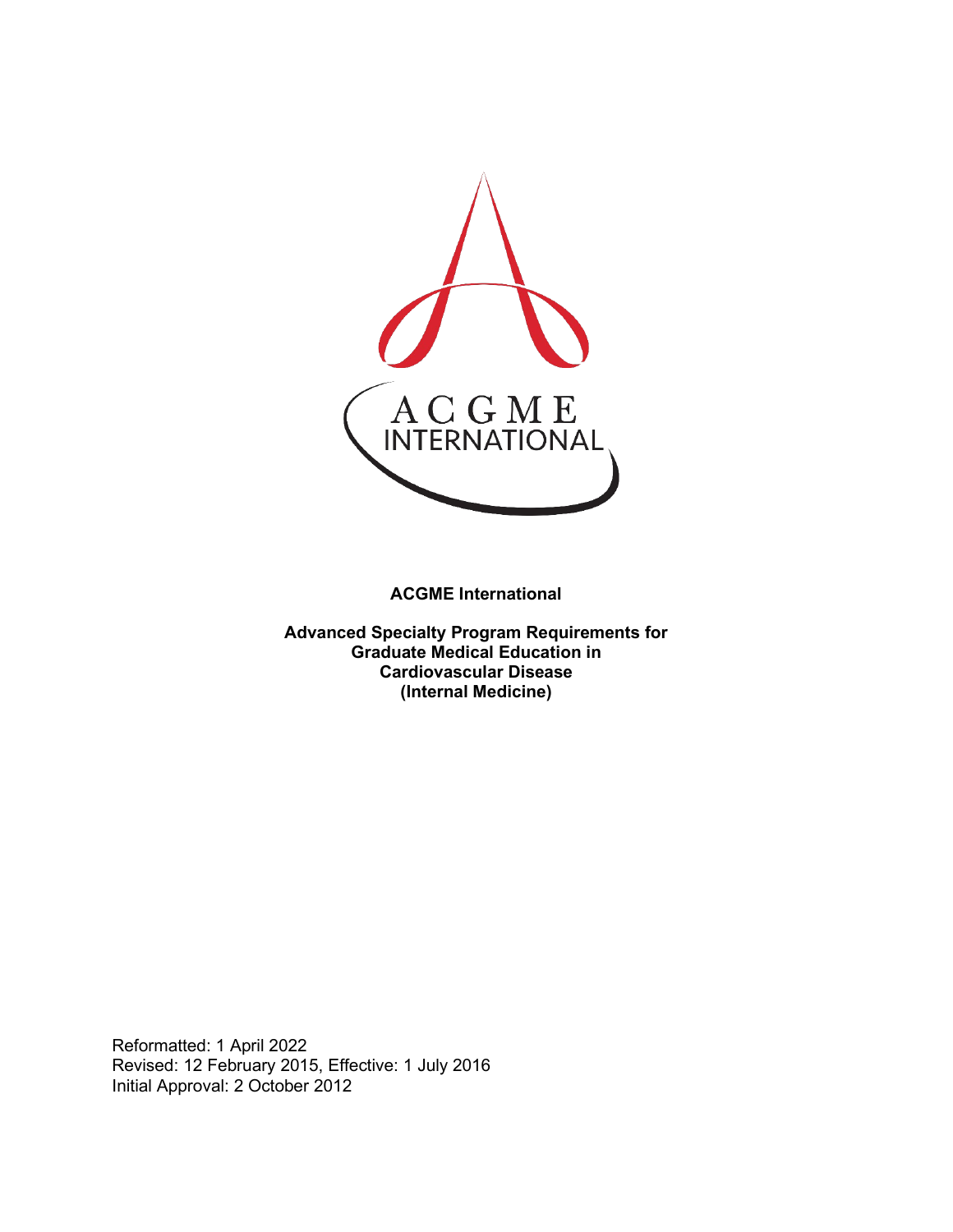## **ACGME International Specialty Program Requirements for Graduate Medical Education in Cardiovascular Disease (Internal Medicine)**

### **Int. Introduction**

*Background and Intent: Programs must achieve and maintain Foundational Accreditation according to the ACGME-I Foundational Requirements prior to receiving Advanced Specialty Accreditation. The Advanced Specialty Requirements noted below complement the ACGME-I Foundational Requirements. For each section, the Advanced Specialty Requirements should be considered together with the Foundational Requirements.*

## **Int. I. Definition and Scope of the Specialty**

The adult medicine-based specialty of cardiovascular disease concerns disorders of the heart, including prevention, diagnosis, and treatment of coronary artery disease, myocardial disease, heart failure, valvular heart disease, vascular disease, and arrhythmias.

### **Int. II. Duration of Education**

Int. II.A. The educational program in cardiovascular disease must be 36 or 48 months in length.

### **I. Institution**

# **I.A. Sponsoring Institution**

I.A.1. A fellowship in cardiovascular disease must function as an integral part of ACGME-I-accredited residency in internal medicine.

#### **I.B. Participating Sites**

See International Foundational Requirements, Section I.B.

### **II. Program Personnel and Resources**

### **II.A. Program Director**

See International Foundational Requirements, Section II.A.

#### **II.B. Faculty**

II.B.1. Faculty members must teach and supervise fellows in the performance and interpretation of procedures, and this must be documented in each fellow's record, including indications, outcomes, diagnoses, and supervisor(s).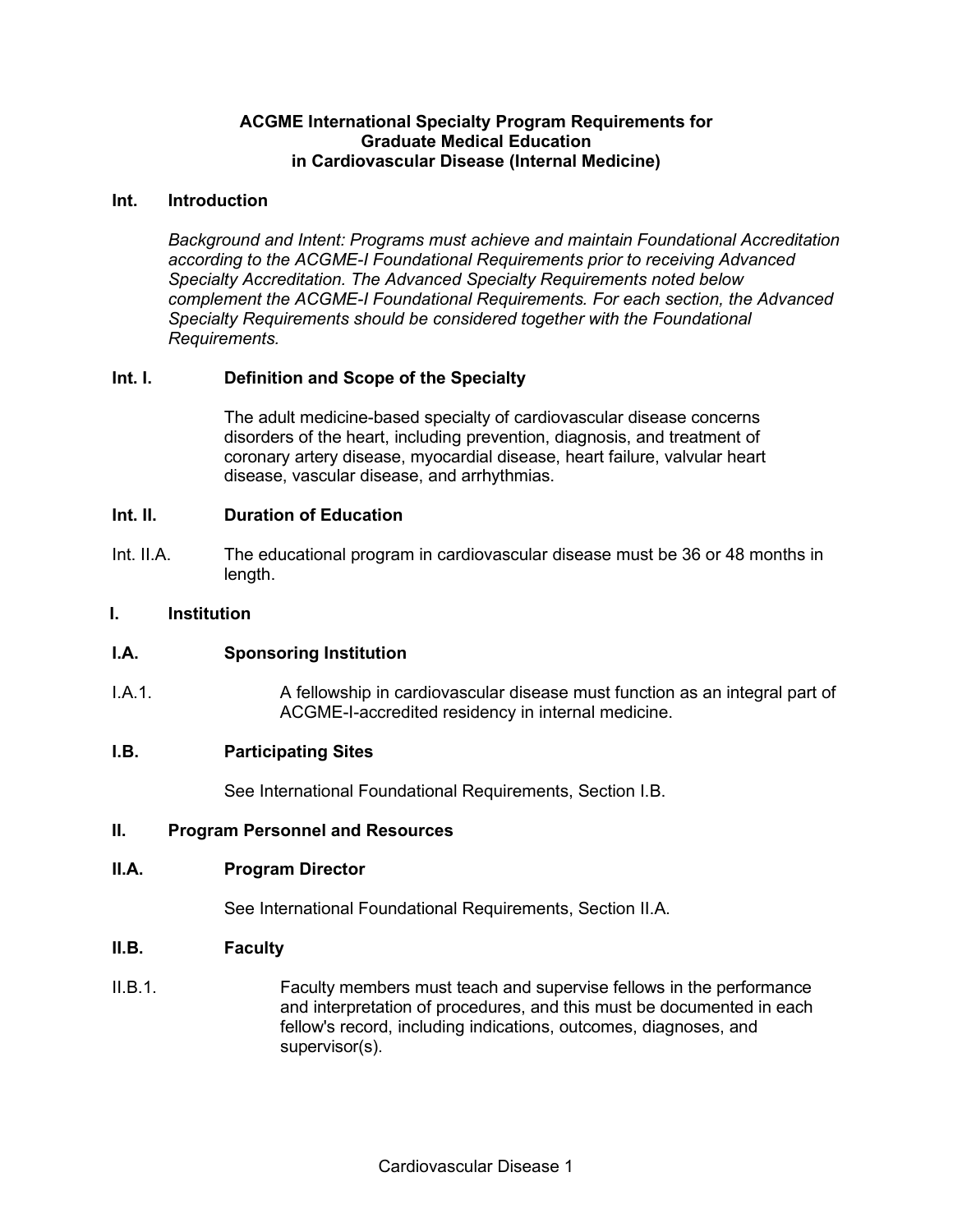| II.C.     | <b>Other Program Personnel</b>                                                                                                                                   |
|-----------|------------------------------------------------------------------------------------------------------------------------------------------------------------------|
| II.C.1.   | Fellows must have regular interaction with electrophysiologists and<br>cardiac surgeons, such as at catheterization conferences and in patient<br>care planning. |
| II.D.     | <b>Resources</b>                                                                                                                                                 |
| II.D.1.   | A cardiac intensive care unit must be present at the primary clinical site.                                                                                      |
| II.D.2.   | The following laboratory services should be present at the primary<br>clinical site:                                                                             |
| II.D.2.a) | cardiac catheterization laboratories, including cardiac<br>hemodynamics and a full range of interventional<br>cardiology;                                        |
| II.D.2.b  | cardiac radiology laboratory, including magnetic<br>resonance imaging (MRI) and computed tomography<br>(CT);                                                     |
| ILD.2.c)  | cardiac radionuclide laboratories;                                                                                                                               |
| II.D.2.d  | echocardiography laboratories, including Doppler<br>and transesophageal echocardiography;                                                                        |
| II.D.2.e  | electrocardiogram (ECG), ambulatory ECG, and exercise<br>testing laboratories;                                                                                   |
| II.D.2.f  | electrophysiology laboratories; and,                                                                                                                             |
| ILD.2.g)  | a non-invasive vascular laboratory.                                                                                                                              |
|           |                                                                                                                                                                  |

# **III. Fellow Appointment**

# **III.A. Eligibility Criteria**

III.A.1. Prior to appointment in the program, fellows should have completed an ACGME-I-accredited residency program in internal medicine, or an internal medicine residency program acceptable to the Sponsoring Institution's Graduate Medical Education Committee.

# **III.B. Number of Fellows**

See International Foundational Requirements, Section III.B.

# **IV. Specialty-Specific Educational Program**

# **IV.A. ACGME-I Competencies**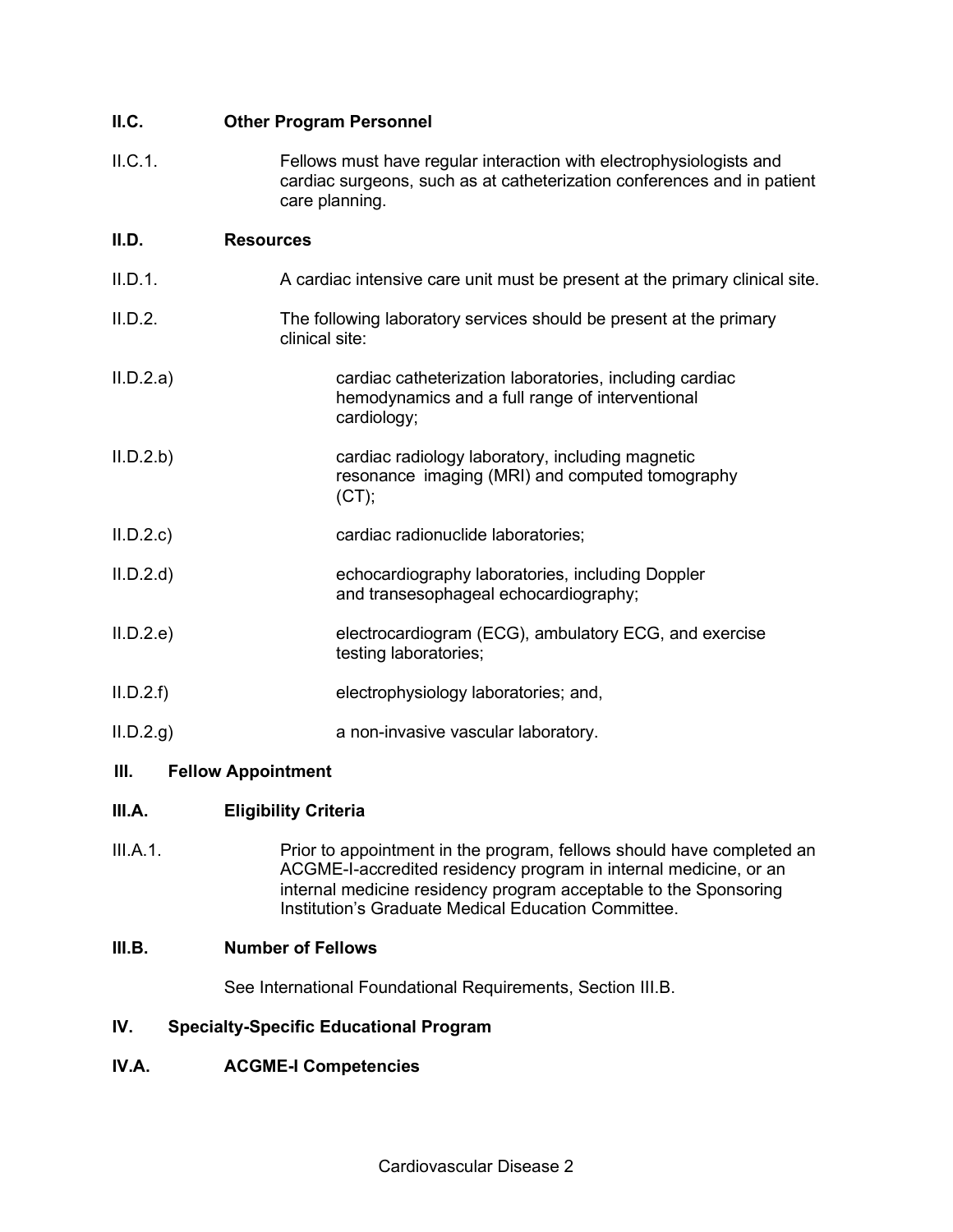| <b>IV.A.1.</b>          | The program must integrate the following ACGME-I Competencies into<br>the curriculum.                                                                                                                  |
|-------------------------|--------------------------------------------------------------------------------------------------------------------------------------------------------------------------------------------------------|
| IV.A.1.a)               | Professionalism                                                                                                                                                                                        |
| IV.A.1.a)(1)            | Fellows must demonstrate a commitment to<br>professionalism and an adherence to ethical principles.                                                                                                    |
| IV.A.1.b)               | <b>Patient Care and Procedural Skills</b>                                                                                                                                                              |
| IV.A.1.b)(1)            | Fellows must provide patient care that is compassionate,<br>appropriate, and effective for the treatment of health<br>problems and the promotion of health. Fellows must<br>demonstrate competence in: |
| IV.A.1.b)(1)(a)         | the practice of health promotion, disease<br>prevention, diagnosis, care, and treatment of<br>patients of each gender, from adolescence to old<br>age, during health and all stages of illness;        |
| IV.A.1.b)(1)(b)         | prevention, evaluation, and management of:                                                                                                                                                             |
| IV.A.1.b)(1)(b)(i)      | arrhythmias;                                                                                                                                                                                           |
| IV.A.1.b)(1)(b)(ii)     | acute myocardial infarction and other acute<br>ischemic syndromes;                                                                                                                                     |
| IV.A.1.b)(1)(b)(iii)    | cardiomyopathy;                                                                                                                                                                                        |
| IV.A.1.b)(1)(b)(iv)     | cardiovascular evaluation of patients<br>undergoing non-cardiac surgery;                                                                                                                               |
| IV.A.1.b)(1)(b)(v)      | congestive heart failure;                                                                                                                                                                              |
| IV.A.1.b)(1)(b)(vi)     | coronary heart disease, including:                                                                                                                                                                     |
| IV.A.1.b)(1)(b)(vi)(a)  | acute coronary syndromes; and,                                                                                                                                                                         |
| IV.A.1.b)(1)(b)(vi)(b)  | chronic coronary heart disease.                                                                                                                                                                        |
| IV.A.1.b).(1).(b).(vii) | diseases of the aorta;                                                                                                                                                                                 |
| IV.A.1.b)(1)(b)(viii)   | heart disease in pregnancy;                                                                                                                                                                            |
| IV.A.1.b) (1) (b) (ix)  | hypertension;                                                                                                                                                                                          |
| IV.A.1.b)(1)(b)(x)      | infectious and inflammatory heart disease;                                                                                                                                                             |
| IV.A.1.b) (1) (b) (xi)  | lipid disorders and metabolic syndrome;                                                                                                                                                                |
| IV.A.1.b).(1).(b).(xii) | need for end-of-life (palliative) care;                                                                                                                                                                |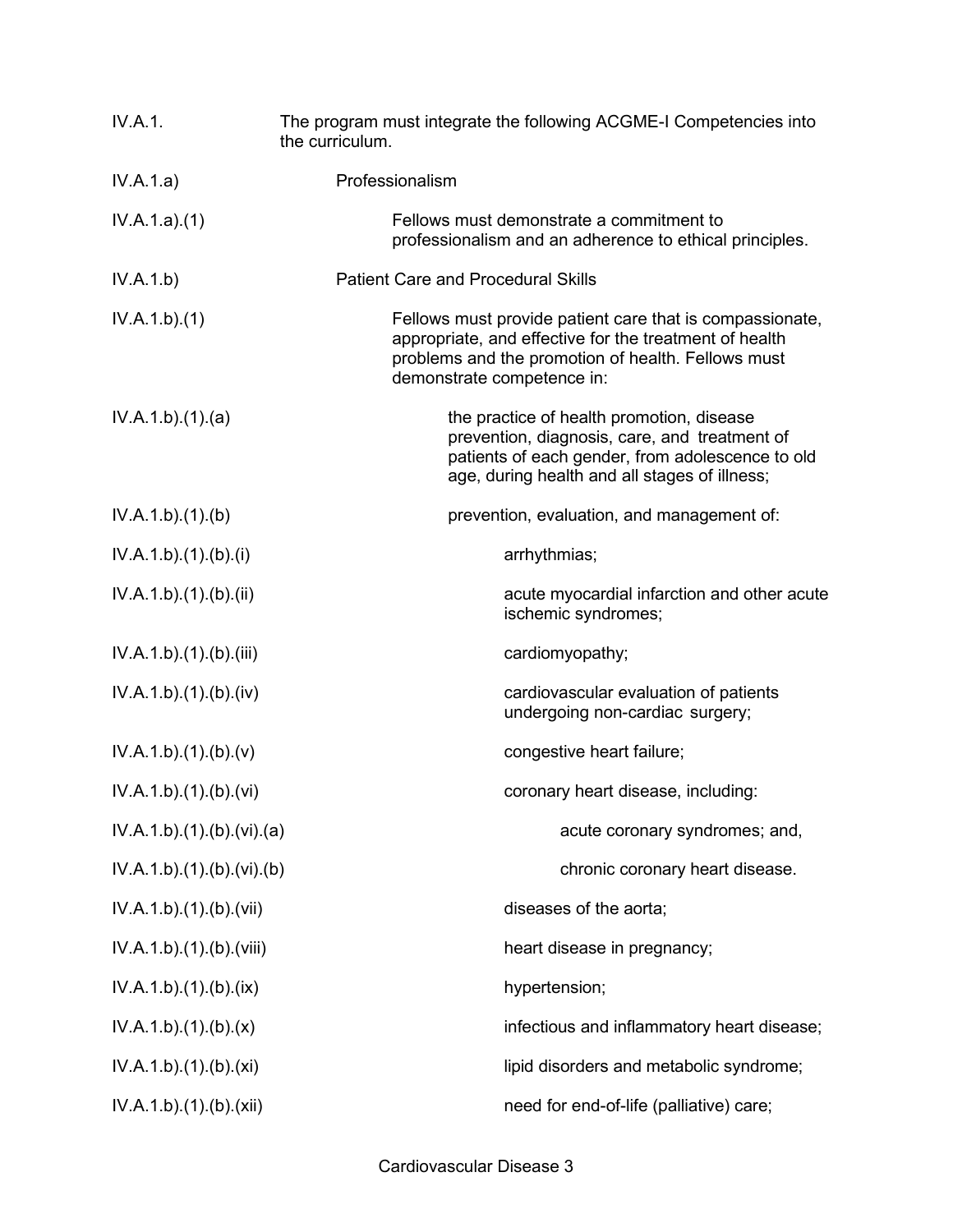| IV.A.1.b)(1)(b)(xiii)     | peripheral vascular disease;                                                                                                                                                                                                                           |
|---------------------------|--------------------------------------------------------------------------------------------------------------------------------------------------------------------------------------------------------------------------------------------------------|
| IV.A.1.b)(1)(b)(xiv)      | pericardial disease;                                                                                                                                                                                                                                   |
| IV.A.1.b)(1)(b)(xv)       | pulmonary hypertension;                                                                                                                                                                                                                                |
| IV.A.1.b)(1)(b)(xvi)      | thromboembolic disorders; and,                                                                                                                                                                                                                         |
| IV.A.1.b)(1)(b)(xvii)     | valvular heart disease.                                                                                                                                                                                                                                |
| IV.A.1.b)(1)(c)           | direct cardioversion or defibrillation;                                                                                                                                                                                                                |
| IV.A.1.b)(1)(d)           | echocardiography;                                                                                                                                                                                                                                      |
| IV.A.1.b)(1)(e)           | exercise stress testing (ECG tests);                                                                                                                                                                                                                   |
| IV.A.1.b)(1)(f)           | right and left heart catheterization, including<br>coronary arteriography;                                                                                                                                                                             |
| IV.A.1.b)(1)(g)           | placement and management of temporary<br>pacemakers, including transvenous and<br>transcutaneous;                                                                                                                                                      |
| IV.A.1.b)(1)(h)           | programming and follow-up surveillance of<br>permanent pacemakers and implantable<br>cardioverter defibrillators (ICD); and,                                                                                                                           |
| IV.A.1.b)(1)(i)           | the interpretation of:                                                                                                                                                                                                                                 |
| IV.A.1.b)(1)(i)(i)        | ambulatory ECG recordings;                                                                                                                                                                                                                             |
| IV.A.1.b)(1)(i)(ii)       | chest x-rays;                                                                                                                                                                                                                                          |
| IV.A.1.b)(1)(i)(iii)      | electrocardiograms; and,                                                                                                                                                                                                                               |
| IV.A.1.b).(1).(i).(iv)    | nuclear cardiology, including single-photon<br>emission computerized tomography<br>(SPECT) myocardial perfusion imaging and<br>ventriculograms.                                                                                                        |
| IV.A.1.c)                 | <b>Medical Knowledge</b>                                                                                                                                                                                                                               |
| $IV.A.1.c.$ (1)           | Fellows must demonstrate knowledge of established and<br>evolving biomedical clinical, epidemiological, and social-<br>behavioral sciences, as well as the application of this<br>knowledge to patient care. Fellows must demonstrate<br>knowledge of: |
| $IV.A.1.c$ . $(1).$ $(a)$ | the scientific method of problem solving and<br>evidence-based decision making;                                                                                                                                                                        |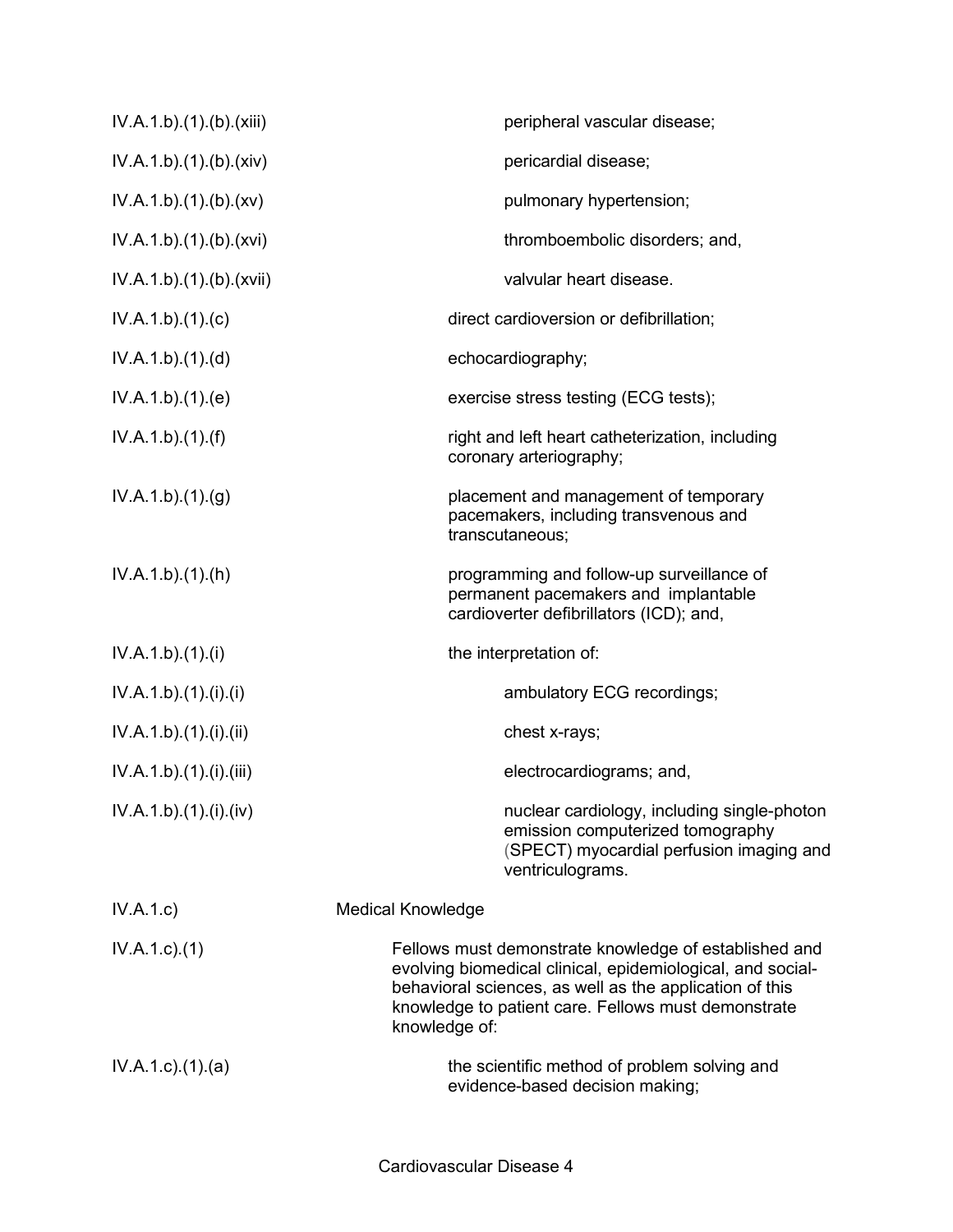| IV.A.1.c.1(1). (b)                    | indications, contraindications, and techniques for,<br>and limitations, complications, and interpretation of<br>results of those diagnostic and therapeutic<br>procedures integral to the discipline, including the<br>appropriate indications for and use of screening<br>tests and procedures; |
|---------------------------------------|--------------------------------------------------------------------------------------------------------------------------------------------------------------------------------------------------------------------------------------------------------------------------------------------------|
| $IV.A.1.c$ ). $(1).$ (c)              | the following content areas of basic science:                                                                                                                                                                                                                                                    |
| IV.A.1.c).(1).(c).(i)                 | cardiovascular anatomy;                                                                                                                                                                                                                                                                          |
| $IV.A.1.c$ ). $(1).$ (c). $(ii)$      | cardiovascular metabolism;                                                                                                                                                                                                                                                                       |
| $IV.A.1.c$ . $(1).$ $(c)$ . $(iii)$   | cardiovascular pathology;                                                                                                                                                                                                                                                                        |
| $IV.A.1.c$ . $(1).$ $(c)$ . $(iv)$    | cardiovascular pharmacology, including<br>drug metabolism, adverse effects,<br>indications, the effects on aging, relative<br>costs of therapy, and the effects of non-<br>cardiovascular drugs on cardiovascular<br>function;                                                                   |
| $IV.A.1.c$ ). $(1). (c). (v)$         | cardiovascular physiology;                                                                                                                                                                                                                                                                       |
| $IV.A.1.c$ . $(1). (c). (vi)$         | genetic causes of cardiovascular disease;<br>and,                                                                                                                                                                                                                                                |
| IV.A.1.c).(1).(c).(vii)               | molecular biology of the cardiovascular<br>system.                                                                                                                                                                                                                                               |
| $IV.A.1.c$ . $(1).$ $(d)$             | primary and secondary prevention of cardiovascular<br>disease, including:                                                                                                                                                                                                                        |
| $IV.A.1.c$ ). $(1).d$ ). $(ii)$       | biostatistics;                                                                                                                                                                                                                                                                                   |
| $IV.A.1.c$ . $(1).(d).(ii)$           | cardiac rehabilitation;                                                                                                                                                                                                                                                                          |
| IV.A.1.c).(1).(d).(iii)               | cerebrovascular disease;                                                                                                                                                                                                                                                                         |
| $IV.A.1.c$ . $(1).$ $(d)$ . $(iv)$    | clinical epidemiology; and,                                                                                                                                                                                                                                                                      |
| $IV.A.1.c$ . $(1).(d).(v)$            | current and emerging risk factors.                                                                                                                                                                                                                                                               |
| IV.A.1.c)(1).(e)                      | evaluation and management of patients with:                                                                                                                                                                                                                                                      |
| $IV.A.1.c$ ). $(1).e$ ). $(ii)$       | adult congenital heart disease;                                                                                                                                                                                                                                                                  |
| $IV.A.1.c$ . $(1).$ $(e).$ $(ii)$     | cardiac trauma;                                                                                                                                                                                                                                                                                  |
| $IV.A.1.c$ ). $(1)$ . $(e)$ . $(iii)$ | cardiac tumors;                                                                                                                                                                                                                                                                                  |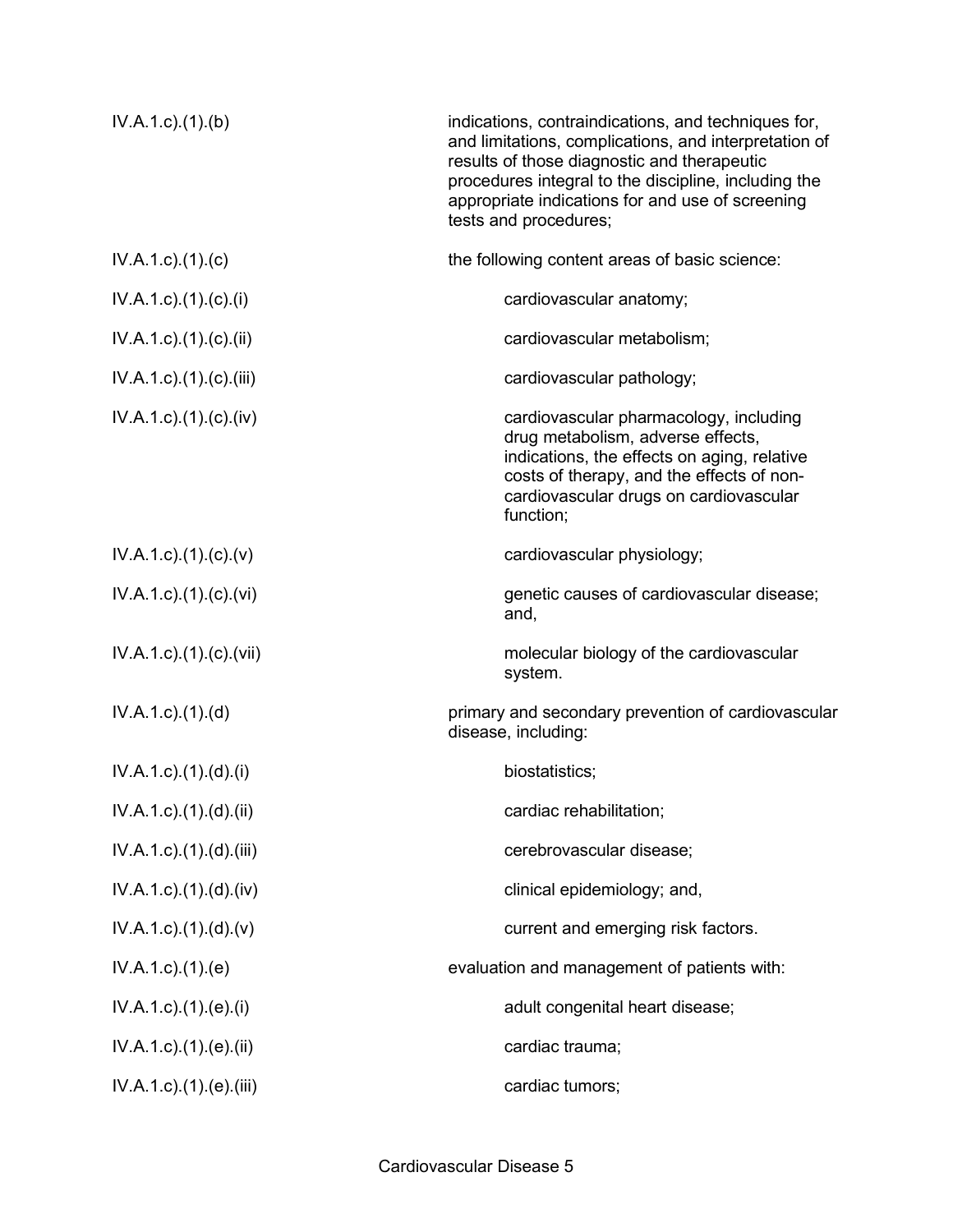| $IV.A.1.c$ . $(1).$ $(e)$ . $(iv)$ | cerebrovascular disease; and,                                                                                                                                                                                                                                              |
|------------------------------------|----------------------------------------------------------------------------------------------------------------------------------------------------------------------------------------------------------------------------------------------------------------------------|
| IV.A.1.c)(1)(e)(v)                 | geriatric cardiology.                                                                                                                                                                                                                                                      |
| IV.A.1.d)                          | Practice-based Learning and Improvement                                                                                                                                                                                                                                    |
| IV.A.1.d.(1)                       | Fellows must demonstrate the ability to investigate and<br>evaluate their care of patients, to appraise and assimilate<br>scientific evidence, and to continuously improve patient<br>care based on constant self-evaluation and lifelong<br>learning.                     |
| IV.A.1.e)                          | Interpersonal and Communication Skills                                                                                                                                                                                                                                     |
| IV.A.1.e. (1)                      | Fellows must demonstrate interpersonal and<br>communication skills that result in the effective exchange<br>of information and collaboration with patients, their<br>families, and health professionals.                                                                   |
| IV.A.1.f)                          | <b>Systems-based Practice</b>                                                                                                                                                                                                                                              |
| IV.A.1.f)(1)                       | Fellows must demonstrate an awareness of and<br>responsiveness to the larger context and system of health<br>care, including the social determinates of health, as well as<br>the ability to call effectively on other resources in the<br>system to produce optimal care. |
| IV.B.                              | <b>Regularly Scheduled Educational Activities</b>                                                                                                                                                                                                                          |
|                                    | See International Foundational Requirements, Section IV.B.                                                                                                                                                                                                                 |
| IV.C.                              | <b>Clinical Experiences</b>                                                                                                                                                                                                                                                |
| IV.C.1.                            | Fellows must have at least 24 months of clinical experience, including<br>inpatient and special experiences, to include:                                                                                                                                                   |
| IV.C.1.a)                          | at least four months in the cardiac catheterization laboratory;                                                                                                                                                                                                            |
| IV.C.1.b)                          | at least six months in non-invasive cardiac evaluations, consisting<br>of:                                                                                                                                                                                                 |
| IV.C.1.b)(1)                       | at least three months of echocardiography and Doppler;                                                                                                                                                                                                                     |
| IV.C.1.b)(2)                       | at least two months of nuclear cardiology, to include each<br>fellow's active participation in a minimum of 80 hours of<br>daily nuclear cardiology study interpretation during the<br>rotation;                                                                           |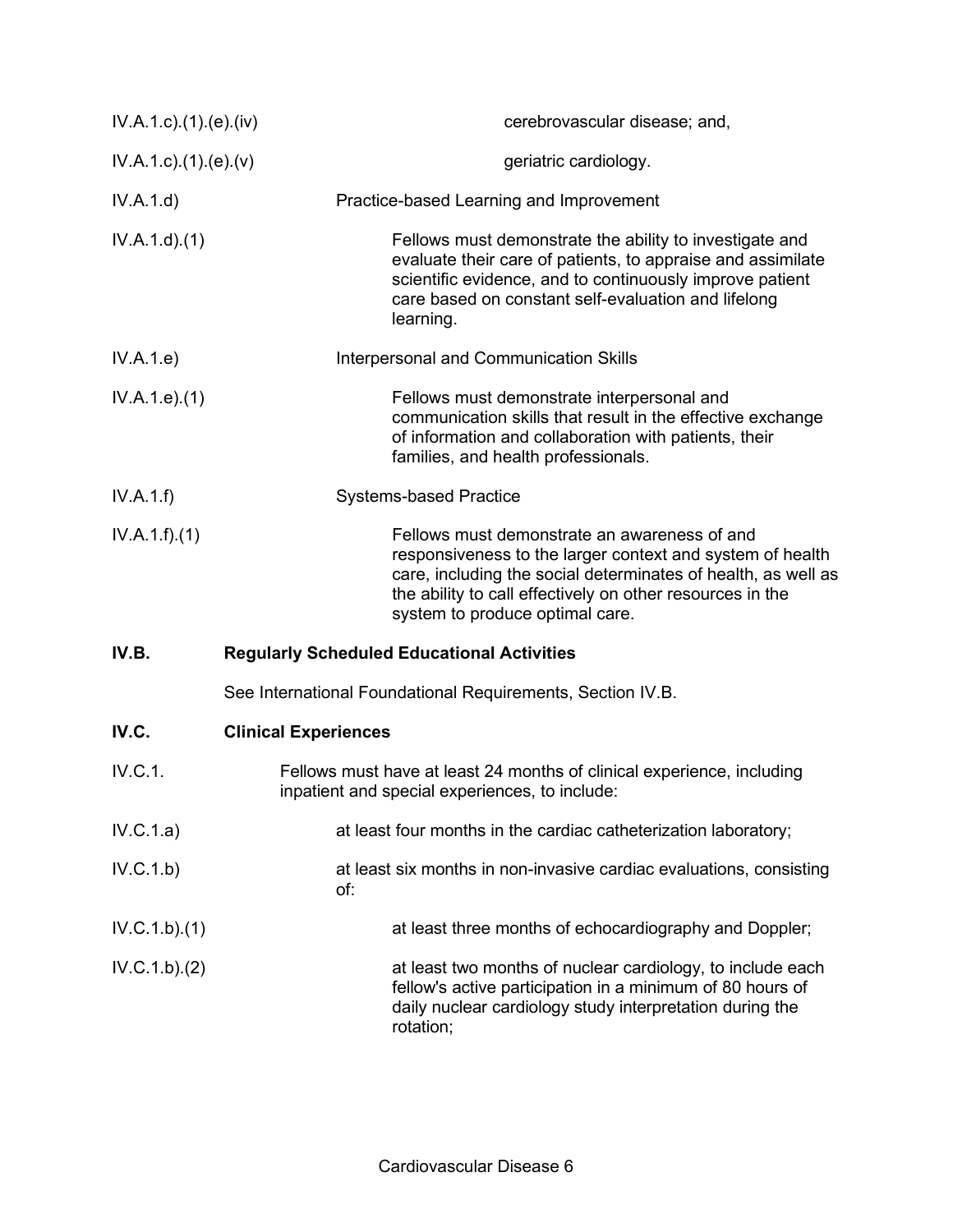| IV.C.1.b)(3) | at least one month of experiences in other non-invasive<br>cardiac evaluations, to include exercise stress testing, ECG<br>interpretation, and ambulatory ECG monitoring (continuous<br>and event recording). These rotations may be done<br>concurrently with other rotations; and, |
|--------------|--------------------------------------------------------------------------------------------------------------------------------------------------------------------------------------------------------------------------------------------------------------------------------------|
| IV.C.1.b)(4) | experience in cardiac tomography, positron emission<br>tomography (PET), cardiac magnetic resonance imaging<br>(CMRI), and peripheral vascular imaging. These rotations<br>may be done concurrently with other rotations.                                                            |
| IV.C.1.c)    | at least two months devoted to electrophysiology; and,                                                                                                                                                                                                                               |
| IV.C.1.d)    | at least nine months of non-laboratory clinical practice activities,<br>including consultations, cardiac care units, post-operative care,<br>and experience in congenital heart disease, preventive<br>cardiology, and vascular medicine.                                            |
| IV.C.2.      | Fellows must participate in training using simulation.                                                                                                                                                                                                                               |
| IV.C.3.      | Fellows must have formal instruction in and clinical experience<br>with performance of the following procedural and technical skills:                                                                                                                                                |
| IV.C.3.a)    | conscious sedation;                                                                                                                                                                                                                                                                  |
| IV.C.3.b)    | intra-aortic balloon counterpulsation;                                                                                                                                                                                                                                               |
| IV.C.3.c)    | intra-cardiac electrophysiologic studies;                                                                                                                                                                                                                                            |
| IV.C.3.d)    | MRI;                                                                                                                                                                                                                                                                                 |
| IV.C.3.e)    | percutaneous transluminal coronary angioplasty and other<br>interventional procedures;                                                                                                                                                                                               |
| IV.C.3.f)    | pericardiocentesis;                                                                                                                                                                                                                                                                  |
| IV.C.3.g)    | placement and management of temporary pacemakers, including<br>transvenous and transcutaneous; and,                                                                                                                                                                                  |
| IV.C.3.h)    | programming and follow-up surveillance of permanent pacemakers<br>and implantable cardioverter-defibrillators (ICDs).                                                                                                                                                                |
| IV.C.4.      | Each fellow must perform 10 direct cardioversions or defibrillations.                                                                                                                                                                                                                |
| IV.C.5.      | Each fellow must perform a minimum of 75 echocardiogram studies,<br>must interpret a minimum of 150 of them, and must observe the<br>performance and interpretation of transesophageal cardiac studies.                                                                              |
| IV.C.6.      | Each fellow must perform a minimum of 50 stress ECG tests (exercise<br>stress testing).                                                                                                                                                                                              |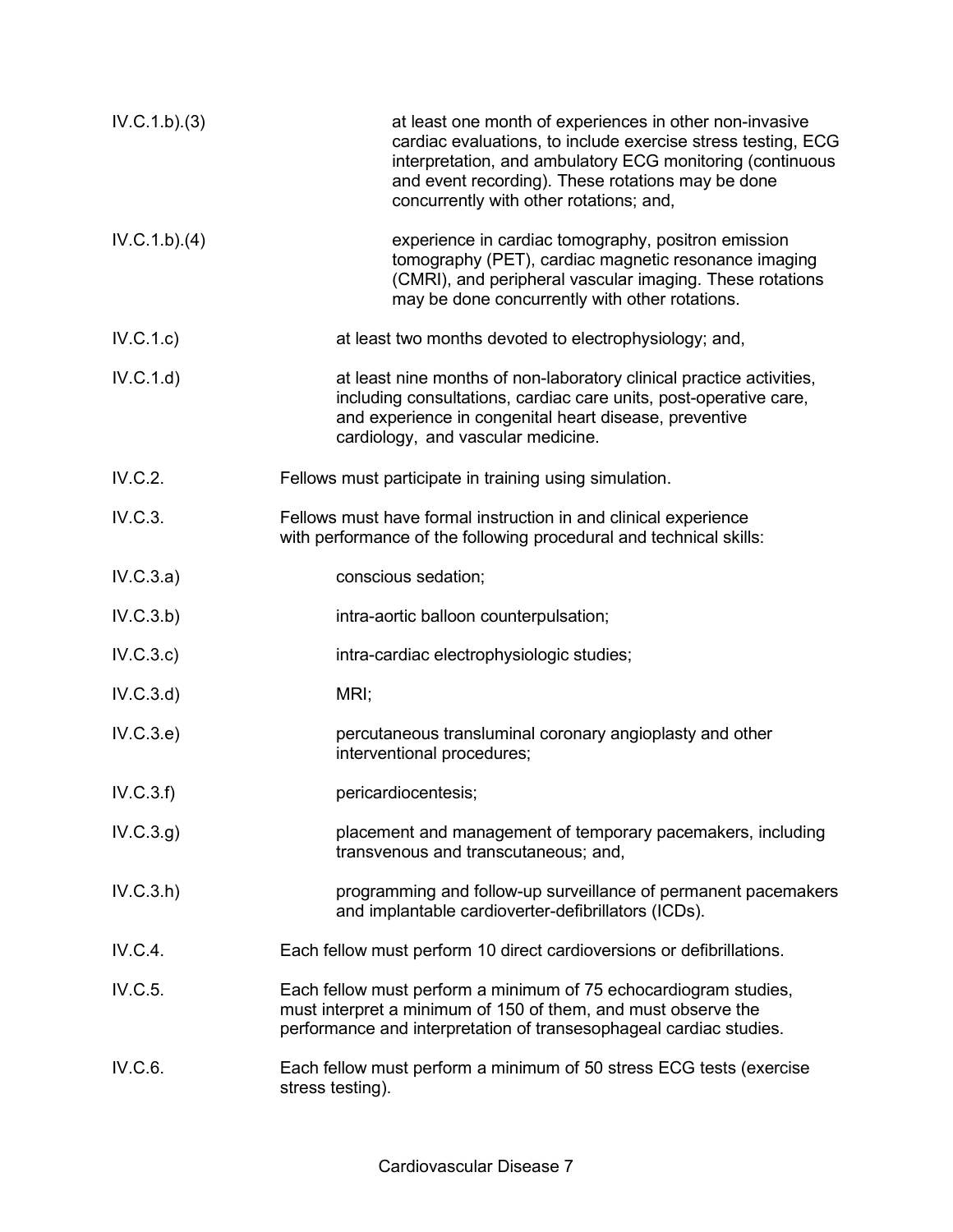| IV.C.7.         | Each fellow must perform right and left heart catheterization, including<br>coronary arteriography, with participation in a minimum of 100<br>catheterizations. |
|-----------------|-----------------------------------------------------------------------------------------------------------------------------------------------------------------|
| IV.C.8.         | Fellows must have experience interpreting:                                                                                                                      |
| IV.C.8.a)       | ambulatory ECG recordings;                                                                                                                                      |
| IV.C.8.b)       | a minimum of 3500 ECGs;                                                                                                                                         |
| IV.C.8.c)       | nuclear cardiology, including a minimum of 100 radionuclide<br>studies per fellow, to include SPECT myocardial perfusion imaging<br>and ventriculograms; and,   |
| IV.C.8.d)       | chest x-rays.                                                                                                                                                   |
| IV.C.9.         | Fellows should have a structured continuity ambulatory clinic experience<br>that exposes them to the breadth and depth of cardiology.                           |
| IV.C.9.a)       | This experience should include an appropriate distribution of<br>patients of each gender and a diversity of ages.                                               |
| IV.C.9.b)       | This experience should average one half-day each week<br>throughout the educational program.                                                                    |
| IV.C.9.b)(1)    | Each fellow should, on average, be responsible for four to<br>eight patients during each half-day session.                                                      |
| IV.C.9.b)(1)(a) | Each fellow should, on average, be responsible for<br>no more than eight to 12 patients during each half-<br>day ambulatory session.                            |
| IV.C.9.c)       | The continuing patient care experience should not be interrupted<br>by more than one month, excluding a fellow's vacation.                                      |
| IV.D.           | <b>Scholarly Activity</b>                                                                                                                                       |
|                 | See International Foundational Requirements, Section IV.D.                                                                                                      |
| ۷.              | <b>Evaluation</b>                                                                                                                                               |
|                 | See International Foundational Requirements, Section V.                                                                                                         |

# **VI. The Learning and Working Environment**

# **VI.A. Principles**

See International Foundational Requirements, Section VI.A.